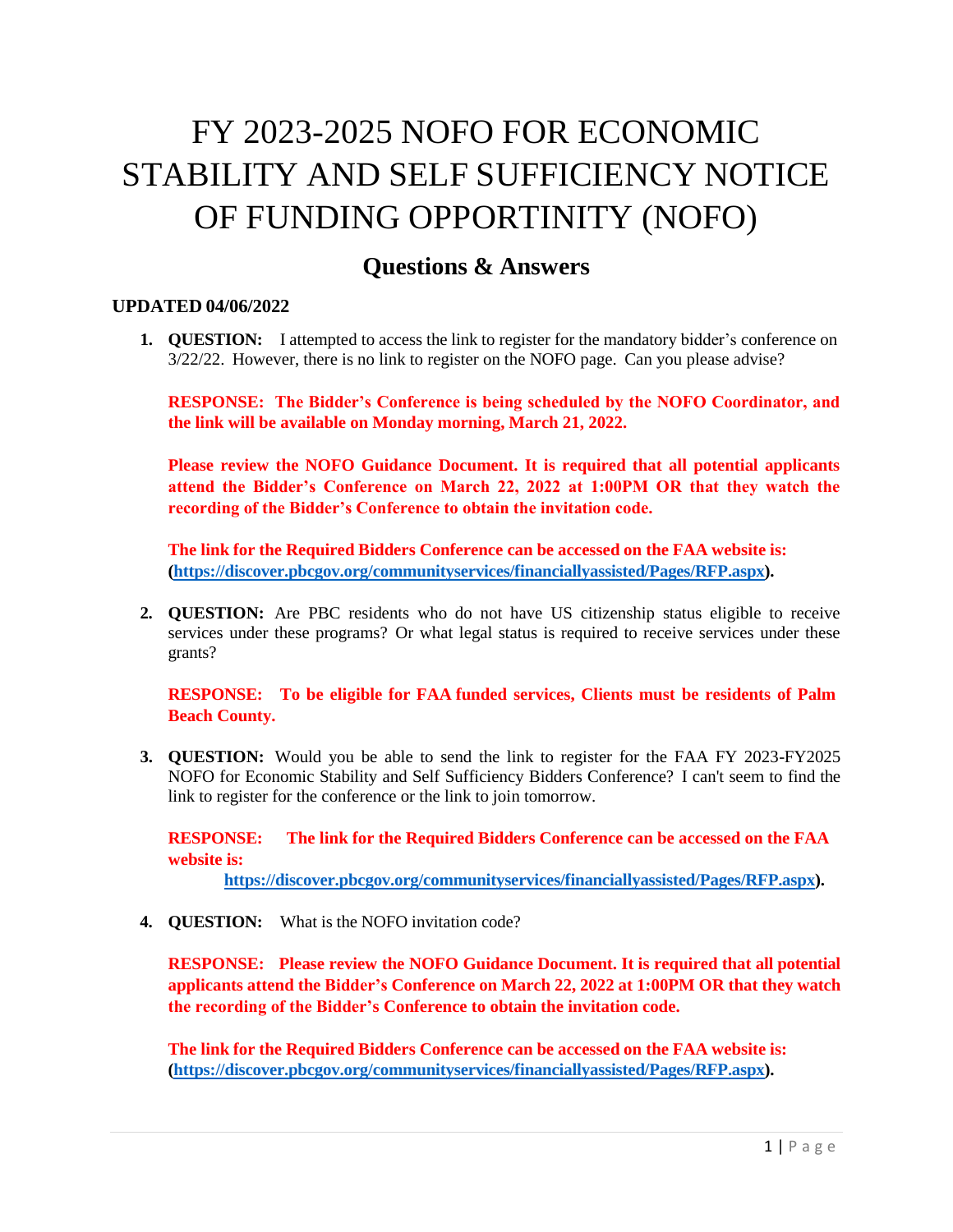**5. QUESTION:** In Section I, Part C the question does not reference what we should address for the Subcategory IDD. Can you please clarify?

**RESPONSE: For IDD applicants ONLY, enter "N/A" for this question.**

**6. QUESTION:** Can you please provide an example of the Self Sufficiency Matrix (SSM) we will be completing upon entry to CMIS? I see attachment 13, but that does not seem like the matrix we will be completing based on the NOFO guidelines.

**RESPONSE: The actual SSM in ClientTrack (aka. CMIS or HMIS) has a series of questions with scores ranging from 0 to 6. Below is a screenshot of the SSM:** <https://discover.pbcgov.org/communityservices/financiallyassisted/Pages/RFP.aspx>

**7. QUESTION:** Is there any age requirement for the Intellectual and Developmental Disabilities (IDD) subcategory?

**RESPONSE: No, there are no age requirements for the IDD subcategory.**

**8. QUESTION:** What area should be used for the "Area Median Income" (AMI)?

**RESPONSE: The AMI is a table updated annually by the U.S. Department of Housing and Urban Development (HUD). A link to the table will be posted on the FAA website:** <https://discover.pbcgov.org/communityservices/financiallyassisted/Pages/RFP.aspx>

**9. QUESTION:** Can agencies copy and paste or insert tables into the online application portal?

**RESPONSE: The County does not recommend that Applicants copy and paste information/data from Word or Excel into the SAMIS/TAPS Application Module, because SAMIS/TAPS does not support these products.**

**10. QUESTION:** Are the available estimated funds per year or over the three year contract period?

**RESPONSE: The funds are annualized dollars. They are contingent upon program performance, the need for the service(s), and appropriation approval by the Board of County Commissioners (BCC).**

**11. QUESTION:** Do proposals for Continuous Quality Improvement (CQI) projects need to be submitted as separate applications in the online application portal?

**RESPONSE: There are questions about the Continuous Quality Improvement Projects embedded into the grant proposal. Separate applications do not need to be submitted for the Continuous Quality Improvement Projects.**

**12. QUESTION:** Will this presentation (from the Bidder's Conference) be available online?

**RESPONSE: Yes, it will be posted on the FAA website:** <https://discover.pbcgov.org/communityservices/financiallyassisted/Pages/RFP.aspx>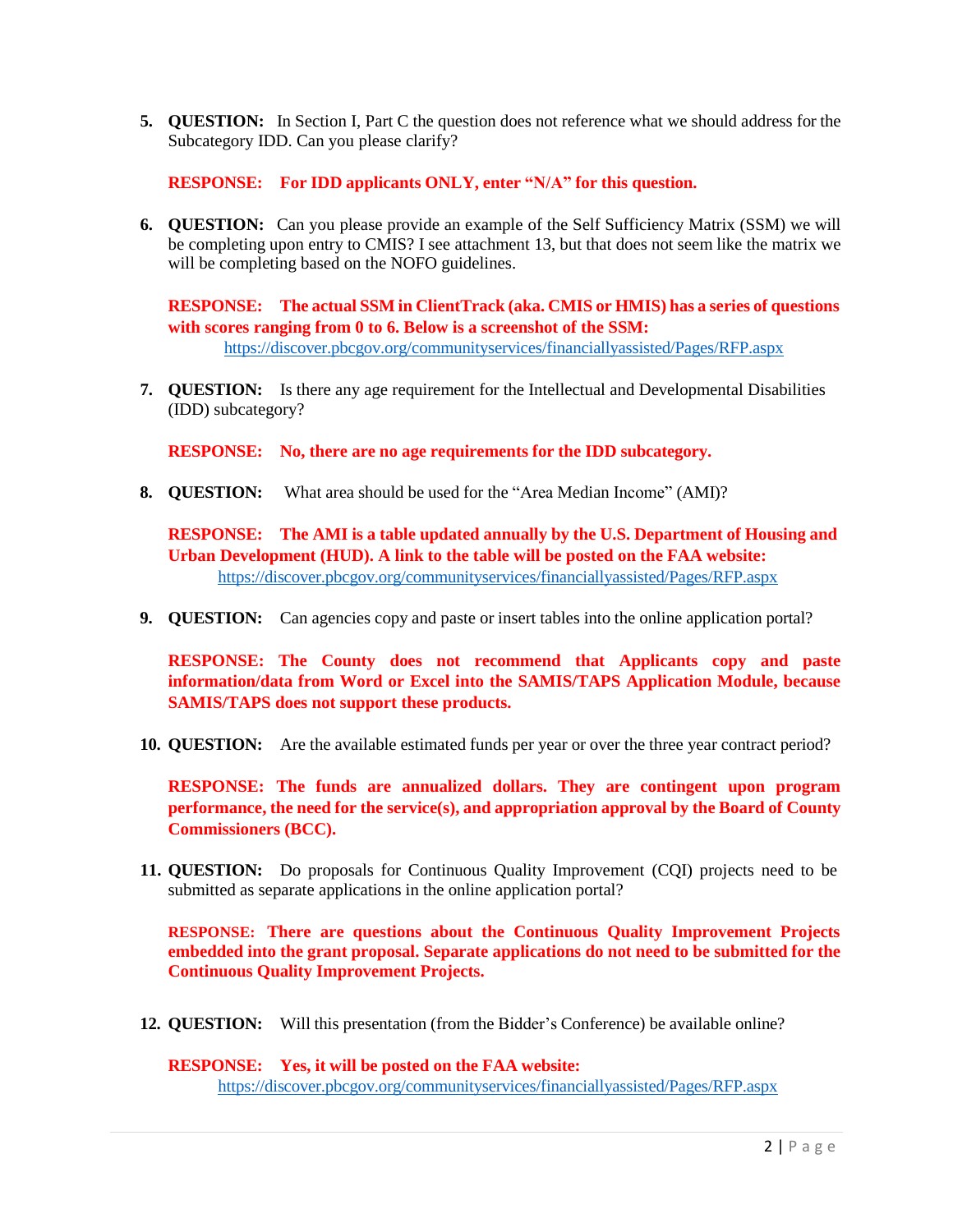**13. QUESTION:** Could the funding be used to cover case manager's salary/benefits at a residential program geared to financial stability?

**RESPONSE: If the position's role is directly supporting the proposed program and the services and the position directly aligns with the expected outcomes, then yes, FAA funds can be used. Please use the Logic Model as reference to guide your decision-making.**

**14. QUESTION:** If an agency provides child care, can they apply for funding to provide child care services?

**RESPONSE: All clients should go through the Early Learning Coalition for childcare services. If the Early Learning Coalition denies the client, your agency could pay for childcare services.** *If you are applying for SOFI or Self-Sufficiency, the primary goal of your program should be related to self-sufficiency in terms of employment not simply providing childcare solely.* **NOTE: Childcare is considered an employment supports service.**

**15. QUESTION:** When choosing category to apply for grant. Do you have to select SOFI with children OR SOFI w/o children or can one proposal target % of with children and % without children?

**RESPONSE: No, you will need to submit separate applications, as there are different pots of money for each of the service categories.**

**16. QUESTION:** Under attachment #6 the zip code for 33403 says West Palm Beach, but it's the zip code for Lake Park, is that a typo?

**RESPONSE: Zip Code 33403 is located in the state of Florida in the West Palm Beach metro area. The official US Postal Service name for 33403 is WEST PALM BEACH, Florida. However, portions of zip code 33403 are contained within or border the city limits of Lake Park, FL, Palm Beach Gardens, FL, North Palm Beach, FL, and Riviera Beach, FL.**

**17. QUESTION:** For IDD group, would a Support Plan from the Waiver Support Coordinator be adequate as the Service Plan?

**RESPONSE**: **Yes, the Client's Support Plan from the Waiver Support Coordinator can be used as a service plan. However, the Support Plan from the Waiver Support Coordinator must guide the plan for services for the client and should be kept in the client file.**

**18. QUESTION:** Just confirming that Attachment #5 does not apply to Priority #1: economic stability.

**RESPONSE: Correct. This does not apply to Economic Stability.**

**19. QUESTION:** Can you delete old applications in SAMIS like if you tried to start an application yesterday without the code given today and received a failed password check (we were over-eager)?

**RESPONSE: No, Applicants cannot delete an Application in SAMIS/TAPS. If an application is started but the agency no longer wishes to use it as their submission, then they**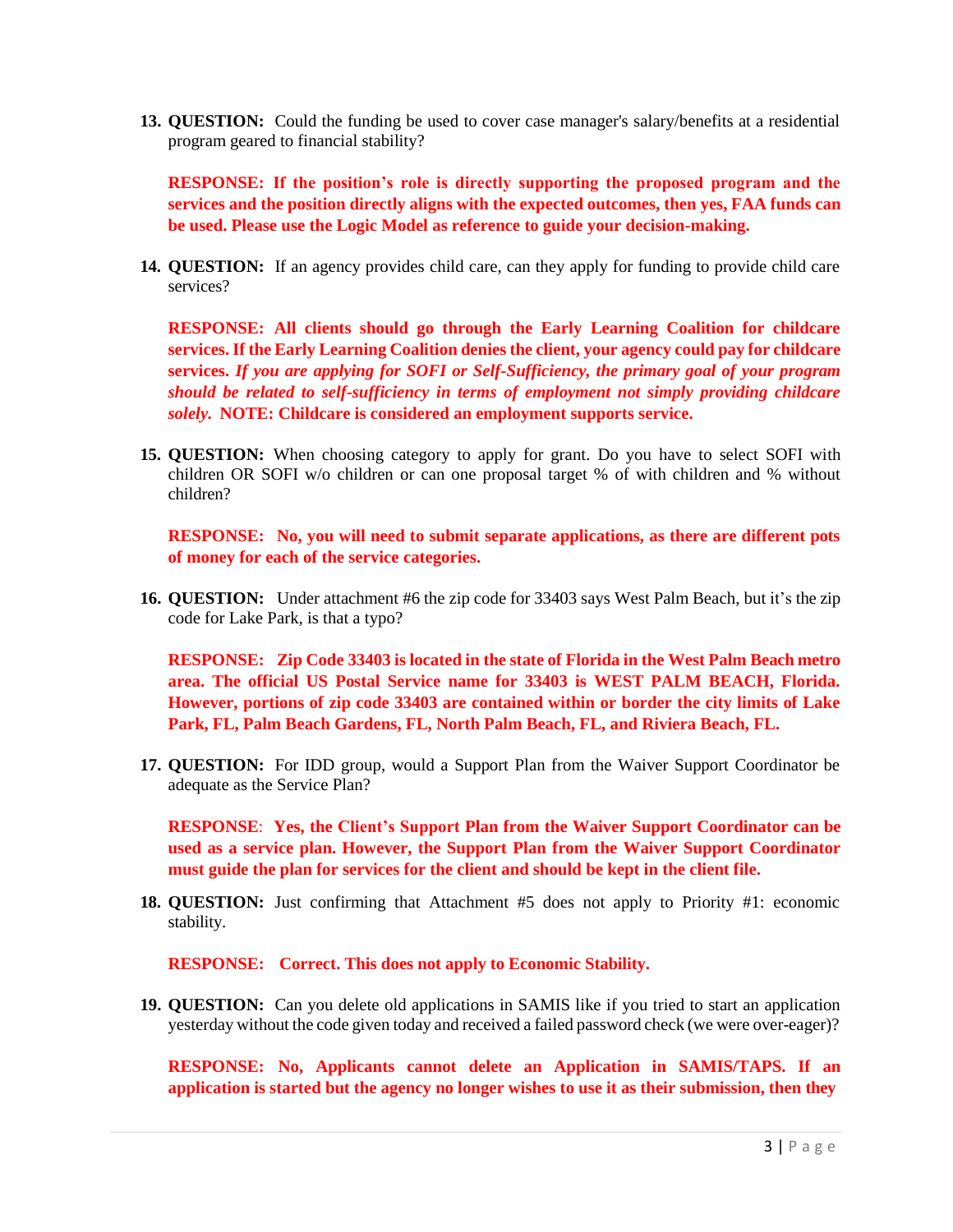**can just start a new application and press "Submit" on the one they wish to submit for consideration.**

**20. QUESTION:** To confirm any forms such as budget, etc. will be downloadable from the application

**RESPONSE: Yes, they can be downloaded from the SAMIS/TAPS Application module.**

**21. QUESTION:** Will the Area Median Income (AMI) tables and Self-Sufficiency Matrix (SSM) information be available to reference anywhere?

**RESPONSE: Yes, it will be posted on the FAA website:** [\(https://discover.pbcgov.org/communityservices/financiallyassisted/Pages/RFP.aspx\)](https://discover.pbcgov.org/communityservices/financiallyassisted/Pages/RFP.aspx).

**22. QUESTION:** Where can we find the link to Open Tables?

**RESPONSE: The link to Open Tables is** [https://www.theopentable.org/.](https://www.theopentable.org/)

**23. QUESTION:** Does Economic Stability require that a household have at least one (1) child?

**RESPONSE: No, children are not required in households for proposals that apply under Economic Stability. The same applies to the Securing Our Future Initiative (SOFI) Households without Children category.**

**24. QUESTION:** Does the eligibility around income apply to Intellectual and Developmental Disabilities (IDD)?

**RESPONSE: No, income eligibility does NOT apply to the IDD subcategory.**

**25. QUESTION:** #1 - Is the Self-Sufficiency Matrix (SSM) referenced in the NOFO document required of all applicants? #2 - Can an agency's internal Self-Sufficiency Matrix (SSM) be used in lieu of the provided SSM for Economic Stability? #3 - Can an agency use their own matrix for outcomes?

**RESPONSE: #1 - Yes, if the agency is selecting an outcome related to increasing selfsufficiency, then the Self-Sufficiency Matrix in HMIS is required.**

**#'s 2-3 - Yes, if an agency is applying under Economic Stability for the Day Laborer/Seasonal Workers program and they select the Proxy outcome, the agency may use their own SSM as an internal measurement tool. However, if an agency is selecting the self-sufficiency outcome, they must use the SSM in HMIS.**

**Finally, an agency may use the SSM to refer a Client to a Self-Sufficiency (SS) / Securing Our Future Initiative (SOFI) agency for SS services.**

**26. QUESTION:** At the bidders conference, it was explained that if we are not using a selfsufficiency outcome we don't have to use the county self-sufficiency matrix (SSM). This is confirmed in the FAQ on the website. However, on page 11 of the NOFO the 3rd requirement for Priority #1 is to complete the county approved SSM to determine if a referral to self-sufficiency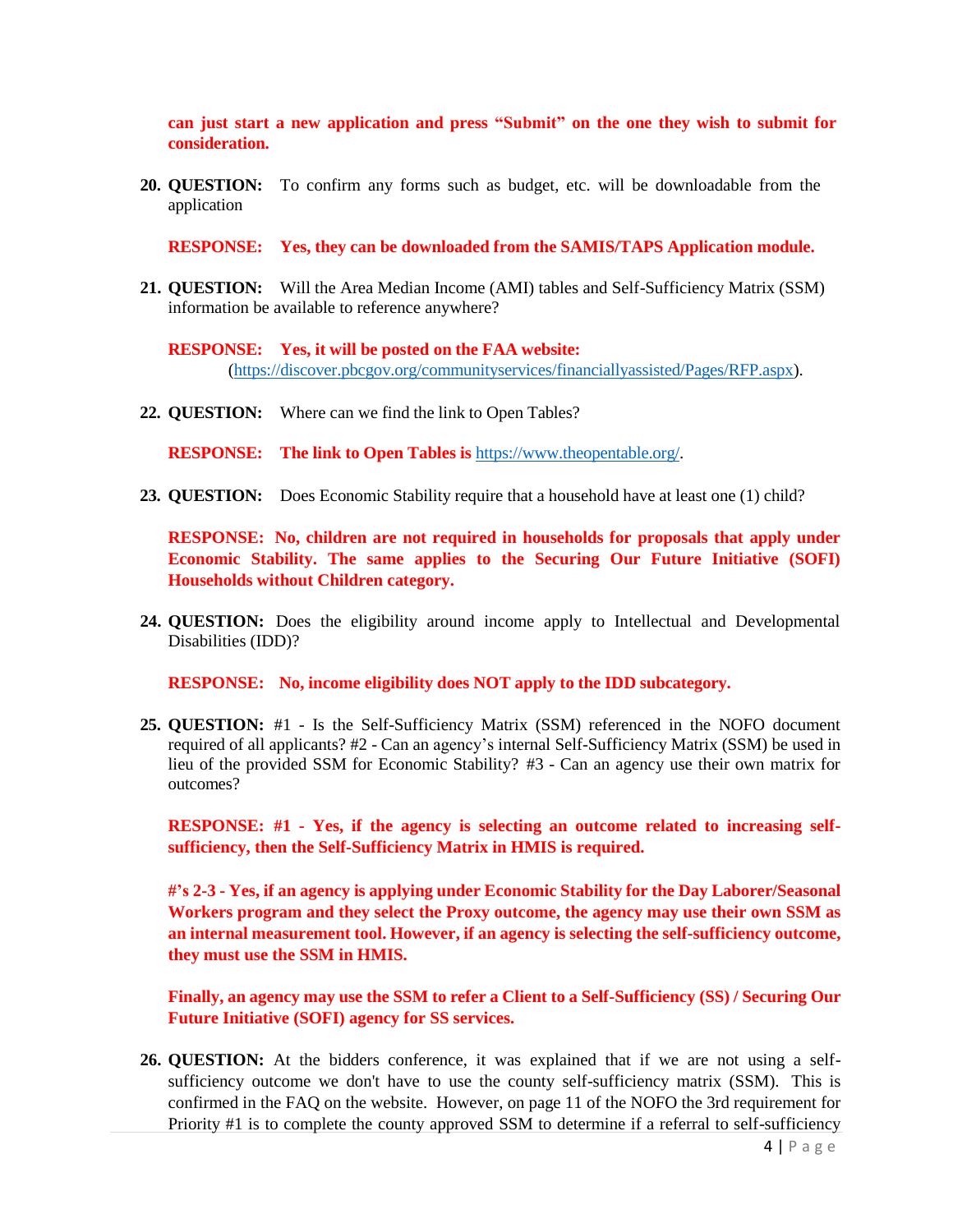services is appropriate. Can you please confirm that this requirement is not applicable when submitting for reimbursement, in the case of using the proxy outcome we have chosen. As part of our registration process we utilize our internal SSM which has been tailored to our client base. We will continue using this matrix as an internal tool, but do not plan on also filling out the county matrix.

**RESPONSE: It is confirmed that if an applicant chooses the Proxy Outcome, the County's SSM matrix is optional for the Day Labor/Seasonal Workers Proxy Outcome. The intention is that if a family is looking for more permanent work and more long-term case management support, you would complete the County Self-Sufficiency Matrix in ClientTrack as part of the referral to a Self-Sufficiency program.**

**27. QUESTION:** The 4th requirement on page 11 makes reference to providing referral to selfsufficiency services. Is self-referral within El Sol allowed? We refer our clients to our Day Labor Hall, Crisis funding, Educational programs etc. When appropriate we also refer to other agencies. We want to confirm that referring to our own services will be permitted.

**RESPONSE: Confirming that in addition to external self-sufficiency programs, client referrals to an applicant agency's self-sufficiency programs is also permitted.** 

**28. QUESTION**: Our clients are registered/re-registered into our day labor program every 6 months. This allows us the opportunity to verify income, residential eligibility and progress towards personal goals. The amount of time spent at re-registration is almost the same as the initial visit. For a client to participate in our labor hall for a year, they must go through the case management/registration process twice. In determining our outcome will we be able to include the clients who re-register?

**RESPONSE: No, just the total number of services served in the contract period. For the purposes of your outcome, the client count will be de-duplicated. The awarded agency will track the number of services and the number of de-duplicated clients in the program year. So, if you serve 10 clients and each of them receive 2 services, your outcome would reflect 20 services provided to 10 unduplicated clients.** 

**29. QUESTION:** Should we use the WPB-Boca Raton MSA to determine income limits even if we are in the northern part of the county?

**RESPONSE: Yes, this MSA is used for all of Palm Beach County.**

**30. QUESTION:** I didn't see in the NOFO that letters of support are required, but just checking as past NOFO's have required letters of support. Can you provide if letters of support are needed?

**RESPONSE: Letters of Support are not required. However, in accordance with the Scoring Guide on pages 47-48, it is highly recommend that applicants provide Letters of Support for the proposed program.**

**31. QUESTION:** On page 14 of the Notice of Funding Opportunity (NOFO) Information Guidance document, there are requirements described for the "Self-Sufficiency/Securing our Future Initiative (Households with children 0-17)" program including one stating the "head of household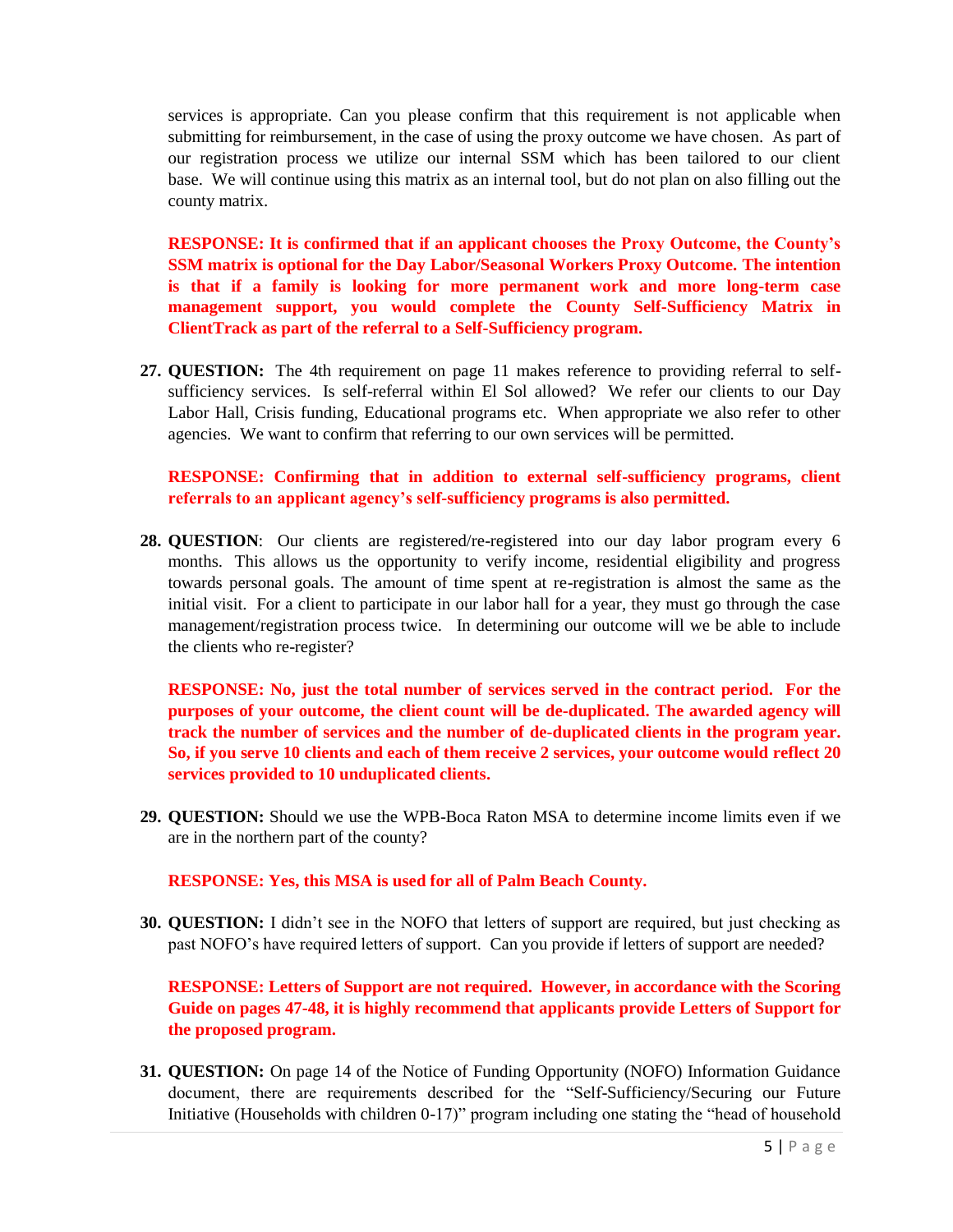has the interest in and capacity to gain or improve employment situation."

The issue that we are considering is that just because we have a child that needs transition services, does not necessarily mean that their family (or specifically the head of household) is in need of employment services, their child might be the one that is in need of the transition services. Additionally, some head of households might not need to improve their employment situation because some might have a fixed income because they have a disability and have disability income.

With that being said, and considering this requirement, are we saying that the people that fall under the circumstances described above would be ineligible to participate this program?

**RESPONSE: Individuals that are not seeking to improve their employment situation are not eligible for SOFI or Self-Sufficiency without children. Agencies that serve individuals with intellectual or development disabilities without income eligibility should apply under "Economic Stability – Intellectual and Developmental Disabilities". Proposals should align with the services listed in the NOFO guidance.** 

**32. QUESTION:** We are proposing a three-year case management project. Should the budget be for three years or the first year? If the budget should encompass 3 years, should the figures all go on the first tab or should there be a tab for each year?

**RESPONSE: a) No, the FY 2023 Proposal Budget should be an annual budget, as 2nd and 3rd Year funding are subject to BCC approval for FY 2024 and FY 2025; and b) No, the Proposal Budget should represent the FY 2023 October 1, 2022 – September 30, 2023 period.**

**33. QUESTION:** Attachment 9 - Internal Control Questionnaire pg. 37 item #8 asks about ADECA. What does that acronym stand for?

**RESPONSE: Please disregard the acronym ADECA used in Attachment 9-Internal Control Questionnaire. The correct term is grantor.**

**34. QUESTION:** In working on the Logic Model there are two dropdown areas: (1) Identified Problem, Need or Situation and (2) Outcome. We are able to choose only one (1) selection. The NOFO has two (2) required indicators. How do we select the other option?

**RESPONSE: To add a second outcome to the logic model, you will need to right click on the row number (to the left) and click "insert". A new role will be inserted and you can then select a second outcome.** 

**35. QUESTION:** Attachment 14 – Quality Management/Improvement Requirement – is this provided as an FYI or is there a document that we are supposed to attach with the application detailing procedures?

**RESPONSE: The Quality Management/Improvement (QMI) Project is required but you do not have to upload anything additional. The QMI projects are described within the proposal as questions embedded within the application.**